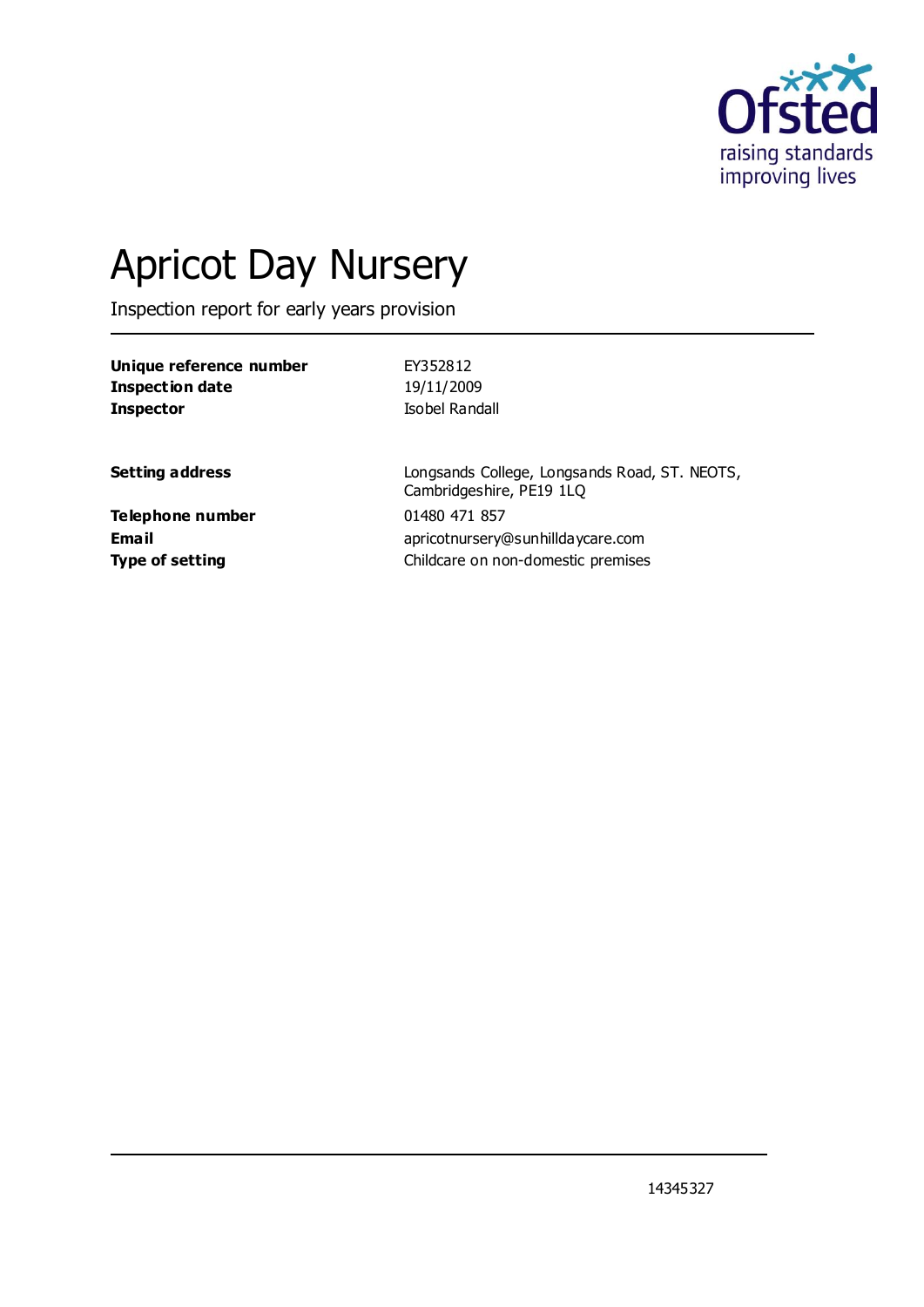The Office for Standards in Education, Children's Services and Skills (Ofsted) regulates and inspects to achieve excellence in the care of children and young people, and in education and skills for learners of all ages. It regulates and inspects childcare and children's social care, and inspects the Children and Family Court Advisory Support Service (Cafcass), schools, colleges, initial teacher training, work-based learning and skills training, adult and community learning, and education and training in prisons and other secure establishments. It rates council children's services, and inspects services for looked after children, safeguarding and child protection.

If you would like a copy of this document in a different format, such as large print or Braille, please telephone 08456 404040, or email enquiries@ofsted.gov.uk.

You may copy all or parts of this document for non-commercial educational purposes, as long as you give details of the source and date of publication and do not alter the information in any way.

Royal Exchange Buildings St Ann's Square Manchester M2 7LA

T: 08456 404040 Textphone: 0161 618 8524 E: enquiries@ofsted.gov.uk W: [www.ofsted.gov.uk](http://www.ofsted.gov.uk/)

© Crown copyright 2009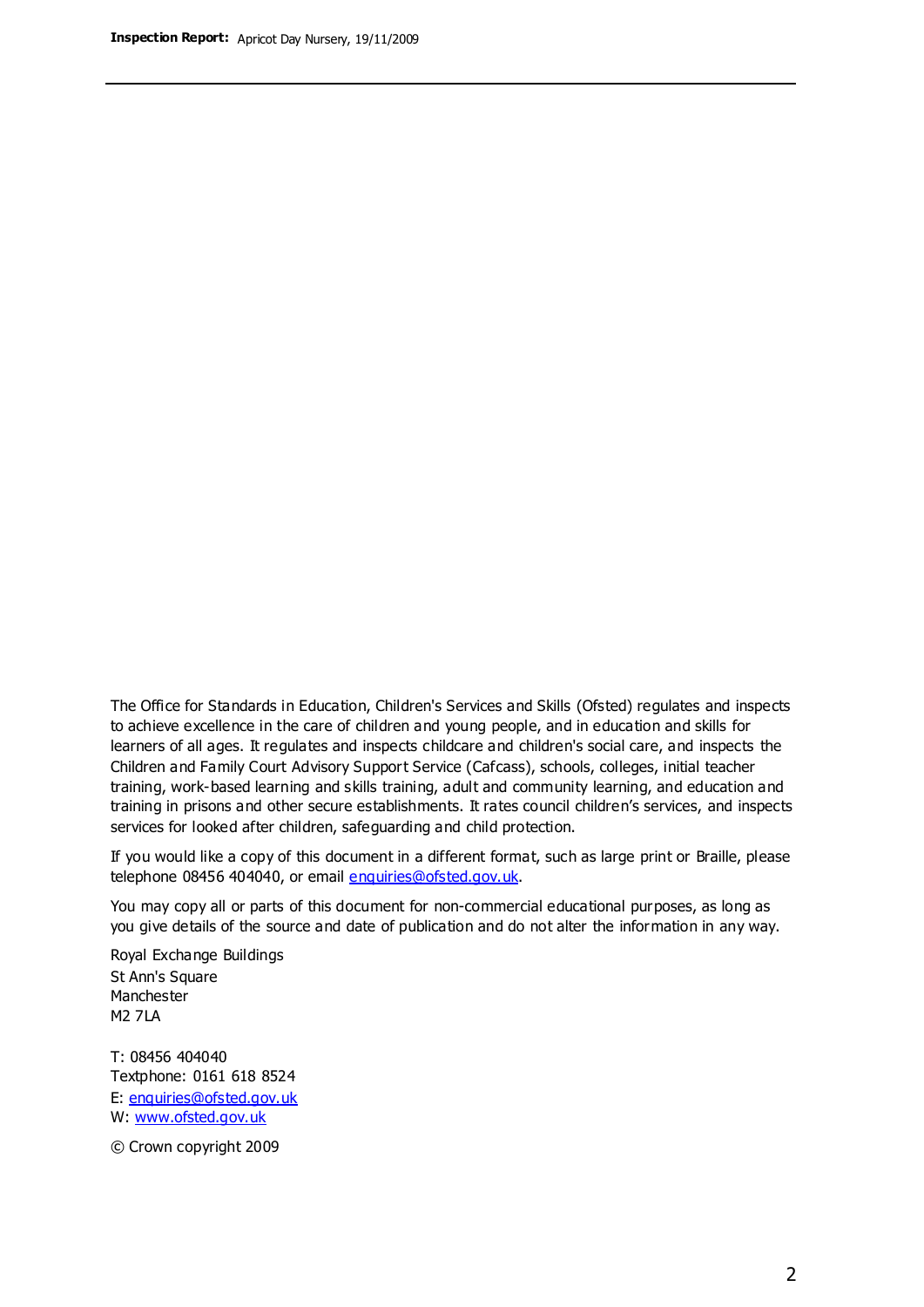## **Introduction**

This inspection was carried out by Ofsted under Sections 49 and 50 of the Childcare Act 2006 on the quality and standards of the registered early years provision. 'Early years provision' refers to provision regulated by Ofsted for children from birth to 31 August following their fifth birthday (the early years age group). The registered person must ensure that this provision complies with the statutory framework for children's learning, development and welfare, known as the *Early* Years Foundation Stage.

The provider must provide a copy of this report to all parents with children at the setting where reasonably practicable. The provider must provide a copy of the report to any other person who asks for one, but may charge a fee for this service (The Childcare (Inspection) Regulations 2008 regulations 9 and 10).

Please see our website for more information about each childcare provider. We publish inspection reports, conditions of registration and details of complaints we receive where we or the provider take action to meet the requirements of registration.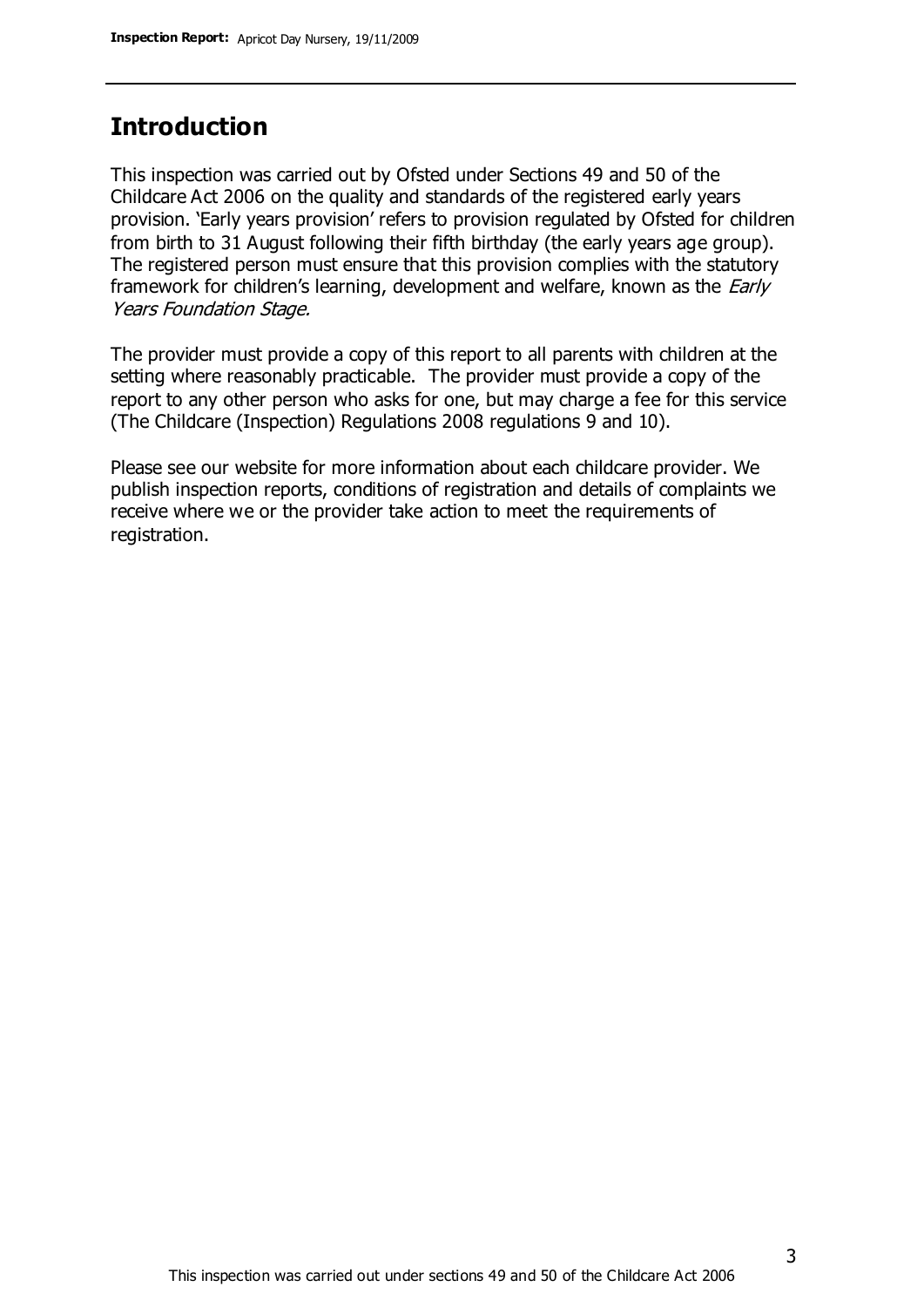# **Description of the setting**

Apricot Day Nursery is owned and managed by Sunhill Daycare (Europe) Limited. It has been operating since 1991 and is located in a purpose built building in the grounds of Longsands College, St Neots, Cambridgeshire. Children have access to four group rooms and several enclosed outdoor play areas. Opening times are from 7.30am to 6.30pm each weekday all year round with the exception of bank holidays and one week at Christmas. The nursery is registered on the Early Years Register and the compulsory and voluntary parts of the Childcare Register. A maximum of 47 children aged from birth to five years may attend the setting at any one time.

There are currently 49 children on roll, including 14 three and four year olds eligible for early years funding. Children attend for a variety of sessions. The setting provides for children who have special educational needs and/or disabilities and has good access for adults and children with disabilities.

The nursery employs 12 members of staff and a nursery cook. Eight members of staff have appropriate early years qualifications to at least level two and seven are qualified to level three or above. Ten members of staff are currently working towards improving their qualifications.

## **The overall effectiveness of the early years provision**

Overall the quality of the provision is outstanding.

The provision at Apricot Day Care Nursery is outstanding. The children are making excellent progress in their learning. They are enthusiastic, eager and motivated learners who are settled and secure at the setting. The manager constantly reviews the provision, acting promptly to achieve improvement, so that capacity to improve further is outstanding. The extent to which the setting meets the needs of all of the children is excellent.

## **What steps need to be taken to improve provision further?**

To further improve the high quality early years provision the registered person should consider:

making more flexible and effective use of outdoor play areas so that children can choose from a wider range of activities to promote learning and enjoyment.

# **The effectiveness of leadership and management of the early years provision**

The setting is exceptionally safe and secure. The recruitment process ensures that adults are completely suitable to work with children. Boundaries around the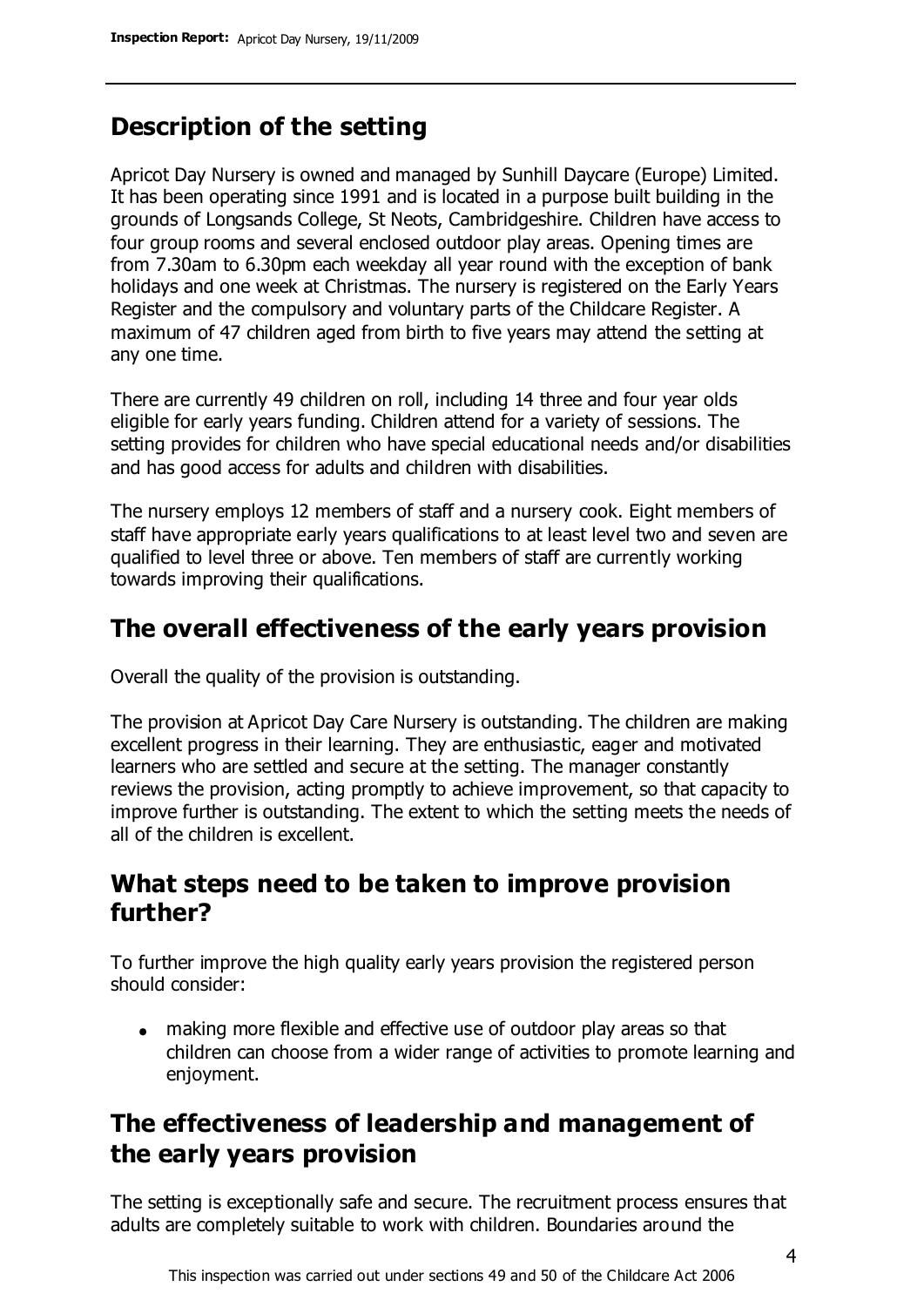perimeter are safe, as are the divisions between rooms for children of different ages. Risk assessments are excellent, with regular checks before all relevant activities. All adults are fully trained in child protection and systems in place for expressing concerns are clear. In addition, all staff are qualified to administer first aid to children. Fully involved in the formation of policy and in planning to meet the children's needs, they are regularly required to prove their awareness of policies and practices impacting on the children. The setting encourages all to develop their expertise through training, so that almost all are pursuing higher qualifications.

Outstanding leadership and management have an excellent impact on the children's welfare, learning and development through robust self evaluation systems which embed ambition and drive improvement. The recommendations raised at the previous inspection were promptly addressed in full. Adults are now made fully aware of strict hygiene practices by having to record their actions. Planning for children's independent and sustained play has been completely revised to place greatest emphasis on their personal preferences and interests so that their enjoyment and involvement is strong. Recently monitored within the local authority quality assurance scheme, the setting was judged to have met all but a very few of their criteria. Space is managed exceptionally well and the setting is highly resourced with an excellent range of books and equipment suitable for children at all ages. The outdoor spaces are very well equipped with safe surfaces and a good range of climbing and riding toys to encourage physical development. However, the divisions between the spaces and their position around the building make it difficult to maintain ratios of children to adults in all of the indoor and outdoor areas, which limit children's ability to freely explore all learning opportunities. The manager works closely with local authority agencies to address the different needs of children who have special educational needs and/or disabilities.

Parents value the quality and approachable nature of the nursery. They state that their children enjoy coming and have benefited from their experiences there. They feel exceptionally well informed as a result of daily meetings when they leave and collect their children, during which they see the records of the daily activities and responses. Communication is exemplary, as parents inform the nursery about their children's preferences, experiences, habits and medical needs and receive regular written reports and newsletters. The nursery welcomes parents, holds open days, parents evenings and meetings at which parents are invited to express their views. Parents praise the success of the nursery in settling children on arrival to the setting or when moving into a higher age group. Children are securely settled in at the local primary school because of efficient partnership arrangements that ease them in gradually. The needs of all of the children are fully addressed through the planning approach that focuses on not only the standards but also on the interests of individual children.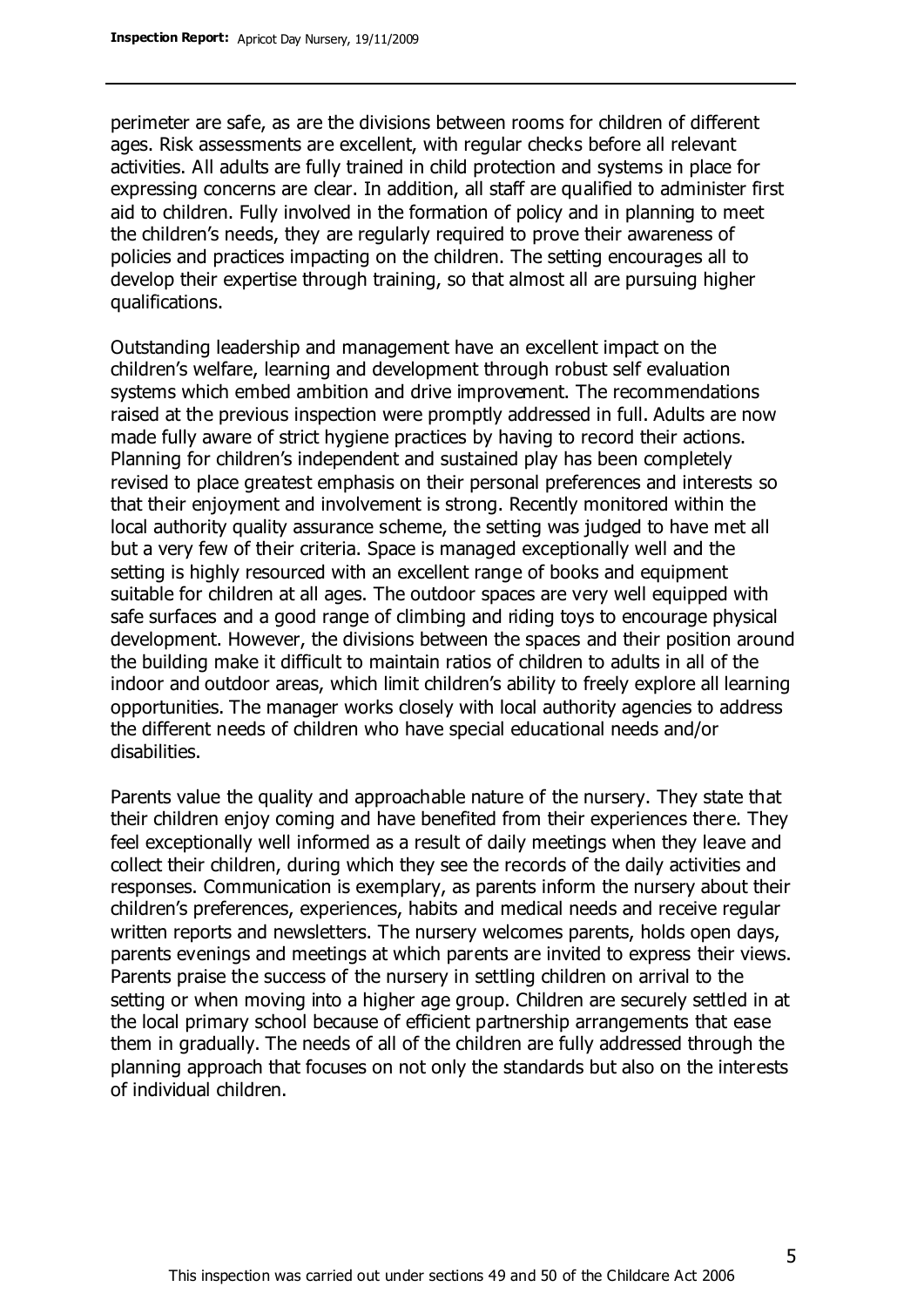## **The quality and standards of the early years provision and outcomes for children**

Provision for the needs of the children is outstanding. Excellent learning and enjoyment arise out of meticulous attention to the needs of individuals. Key persons assigned to children full time know their individual preferences and habits, noting their observations in detail, transferring their significance to assessment checklists and acting on them in plans that move the children on. By this means, gaps in the children's progress are quickly identified and addressed. The nursery has moved away from a topic approach to allow adults to plan in the light of individual interests and experiences. For example, a child's attendance at a Dutch family wedding was celebrated by having a visit from the local vicar who was involved in a role play of a wedding, with comparisons then drawn between the experiences in Holland and England. While taking opportunities as they arise, adults nevertheless promote all aspects of Early Years Foundation Stage. Every child has clear encouragement to pursue their interests.

Children with identified special educational needs and/or disabilities are closely monitored so that their needs are met in order to help them to progress. Children are very confident, knowing the routines of the nursery and having their own preferences addressed. Children feeling safe in this nurturing environment and are welcoming to visitors. Provision for their health is outstanding. They learn quickly that they have to be hygienic and to behave safely. Children wash their hands thoroughly under supervision after messy play, going to the toilet and before eating. Their food, freshly prepared by the nursery cook, has won the organisation a Healthy Eating Award. Although, children do not have continuous access to outdoor areas, they do go out during every session and have very good opportunities for physical play.

Younger children are encouraged to sleep at specific times, but are given freedom to do so at any time. Babies are introduced to music, to speaking and listening and to picture books, while being encouraged to explore the sounds, textures and colours of their environment. Development of skills for the future is exceptionally well planned and implemented. As children progress through the different age groups they learn to recognise their written names and begin to reproduce them, for example, to record that they have gone outdoors. Adults provide excellent opportunities for children to contribute to the routines of the nursery. All of the three-year-old children clear away their left over food, after which some of them enjoy helping to wipe tables, sweep and mop the floor. Learning to share and collaborate, they enjoy role play. They are encouraged to learn to dress themselves and to count, for example, the number of children present. Three-yearolds listening to a story have learned to count up to three, to comment on the story and to make suggestions about what will happen next. They enjoy talking to visitors and showing their achievements. Those who have recently joined have settled exceptionally well and enjoy playing with the others.